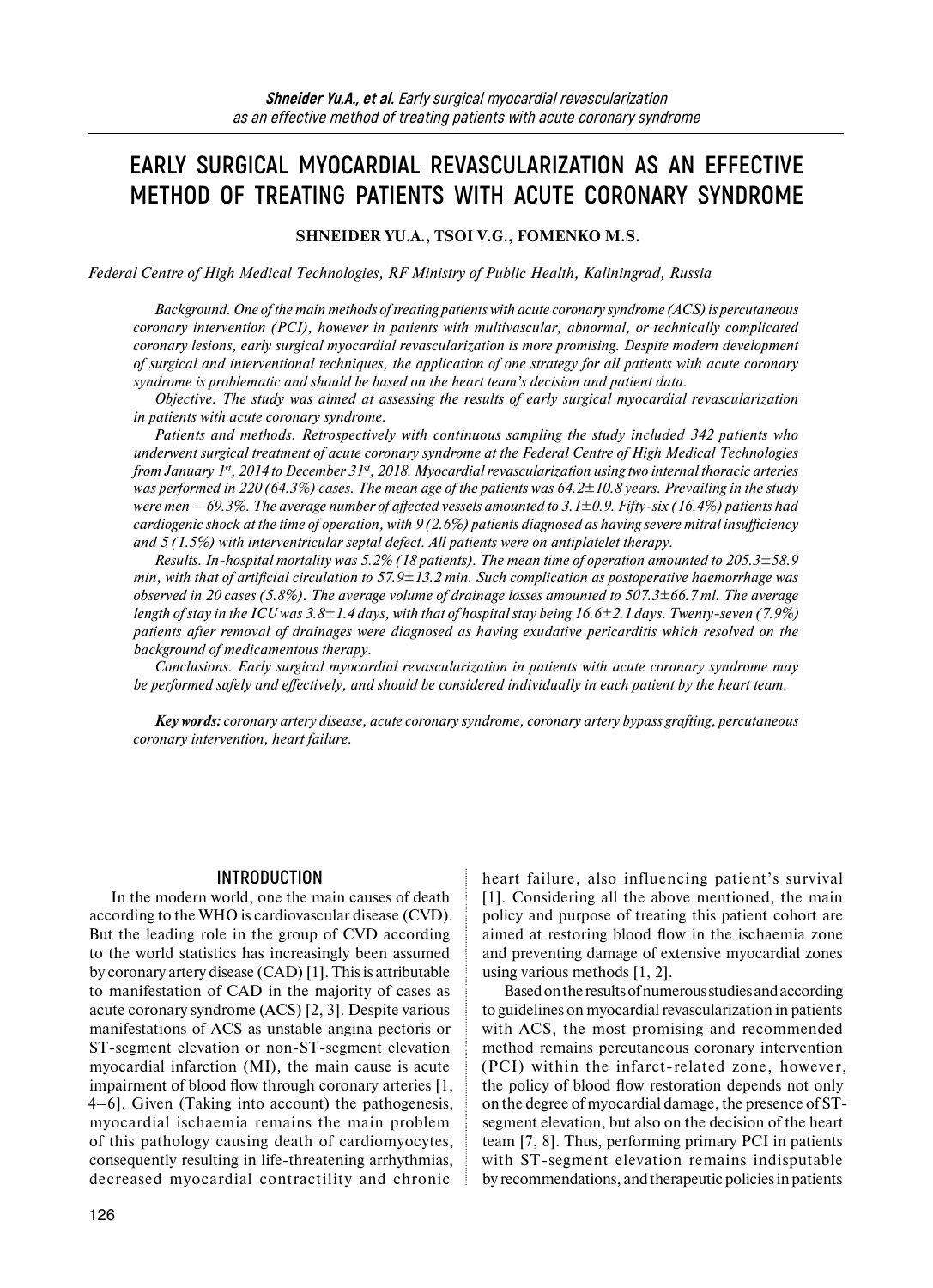with non-ST-elevation are more diverse. Some authors consider ischaemia less critical in unstable angina and non-ST-segment elevation ACS than in ST-segment elevation ACS, and hence manage the patients less aggressively, performing in this patient cohort delayed coronary artery bypass grafting (CABG), demonstrating a decrease in perioperative risks. This is based on the fact that patients without ST-segment elevation are older, having more concomitant diseases and a more pronounced atherosclerotic lesions of coronary arteries, whereas the strategy of CABG proved more effective than that of PCI [2, 4]. However, in patients with STsegment elevation impossibility of performing primary PCI or failed PCI, abnormal of multivessel lesions of the coronary bed, the development of cardiogenic shock or valvular pathology lead to performing CABG as the only way out. Previously published studies demonstrated possibility of performing CABG procedure in this patient cohort with good clinical outcomes, but using these operations has been considered to be limited and the choice to perform CABG is left to the heart team's discretion in each individual case [7, 8].

Our study demonstrated retrospective results of surgical treatment of patients with ACS. It was aimed at assessing the results of early surgical myocardial revascularization in patients with ACS.

#### **PATIENTS AND METHODS**

At the Federal Centre of High Medical Technologies of the city of Kaliningrad, between January 1st, 2014 and December 31st, 2018, a total of 12 249 operative interventions on coronary arteries (PCI and CABG) were performed. Elective interventions on coronary arteries were carried out in 9122 (74.5%) cases and emergency or urgent interventions in 3127 (25.5%) cases, respectively. We retrospectively evaluated the group of patients who underwent operative interventions for emergency or urgent indications. The inclusion criteria were patients with ACS subjected to open operation – CABG. Mortality was defined as the primary endpoint. Surrogate endpoints for analysis were as follows: acute myocardial infarction (AMI), acute cerebrovascular accidents (ACVA), and infectious wound complications. For the study, we selected 342 patients subjected to emergency or urgent CABG (Fig. 1).

The indications for surgical treatment were based on the guidelines on myocardial revascularization. Taking into account the principles of Good Clinical Practice (GCP) outlined in the Declaration of Helsinki, the patients were informed on the forthcoming scope of surgical treatment, having signed the informed consent for the operation and processing of the personal data in the study.

The main anthropometric and clinical characteristics of the patients are shown in Table 1. The patients

**Excluded (n=2785) • PCI for ACS (n=2785) • Refused from participation (n=0) Group – CABG for ACS (n=342) One ITA: 122 (35.7%) Two ITAs: 220 (64.3%) Included (n=342) Examined for inclusion (n=3127)**

Fig. 1. Diagram of movement of patients in the study

| Table 1<br>Anthropometrical and clinical characteristics of patients                                                                                                                                                                                                                                                                                                                                               |                                      |  |
|--------------------------------------------------------------------------------------------------------------------------------------------------------------------------------------------------------------------------------------------------------------------------------------------------------------------------------------------------------------------------------------------------------------------|--------------------------------------|--|
| Parameters                                                                                                                                                                                                                                                                                                                                                                                                         | CABG in ACS (n=342)                  |  |
| Age, M±SD, years                                                                                                                                                                                                                                                                                                                                                                                                   | $64.2 \pm 10.8$                      |  |
| Gender - male, %                                                                                                                                                                                                                                                                                                                                                                                                   | 237 (69.3%)                          |  |
| BMI, M±SD                                                                                                                                                                                                                                                                                                                                                                                                          | $30.5 \pm 5.1$                       |  |
| Average number of affected<br>vessels, M±SD                                                                                                                                                                                                                                                                                                                                                                        | $3.1 \pm 0.9$                        |  |
| EuroSCORE II, M±SD                                                                                                                                                                                                                                                                                                                                                                                                 | $5.8 \pm 1.9\%$                      |  |
| Severe MR, %                                                                                                                                                                                                                                                                                                                                                                                                       | $9(2.6\%)$                           |  |
| IVSD, %                                                                                                                                                                                                                                                                                                                                                                                                            | 5(1.5%)                              |  |
| EDV, M±SD, ml                                                                                                                                                                                                                                                                                                                                                                                                      | 80.2±24.4                            |  |
| LVEF, M±SD,%                                                                                                                                                                                                                                                                                                                                                                                                       | $46.5 \pm 5.1$                       |  |
| Cardiogenic shock<br><b>IABP</b><br>ECM <sub>0</sub>                                                                                                                                                                                                                                                                                                                                                               | 56 (16.4%)<br>24 [7%]<br>$12[3.5\%]$ |  |
| Concomitant pathology                                                                                                                                                                                                                                                                                                                                                                                              |                                      |  |
| COPD                                                                                                                                                                                                                                                                                                                                                                                                               | 15[4.4%]                             |  |
| CKD                                                                                                                                                                                                                                                                                                                                                                                                                | 11 (3.2%)                            |  |
| Diabetes mellitus                                                                                                                                                                                                                                                                                                                                                                                                  | 48 (14%)                             |  |
| Note: CABG - coronary artery bypass grafting, ACS - acute coronary syndrome,<br>BMI - body mass index, MR - mitral regurgitation, IVSD - interventricular septal<br>defect; EDV - end-diastolic volume, LVEF - left ventricular ejection fraction, IABP -<br>intra-aortic balloon pump, ECMO - extracorporeal membrane oxygenation, COPD -<br>chronic obstructive pulmonary disease, CKD - chronic kidney disease. |                                      |  |

who required cardiological support with one or more agents at average doses at the time of hospitalization were assigned to the group of cardiogenic shock (56 (16.4%) patients). During preoperative preparation, 9 (2.6%) patients had been diagnosed with severe mitral insufficiency and 5 (1.5%) with interventricular septal defect (IVSD). The findings of electrocardiogram revealed ST-segment elevation in 91 (26.6%) patients. Of concomitant pathology, the most common was diabetes mellitus registered in 48 (14%) cases. Predicted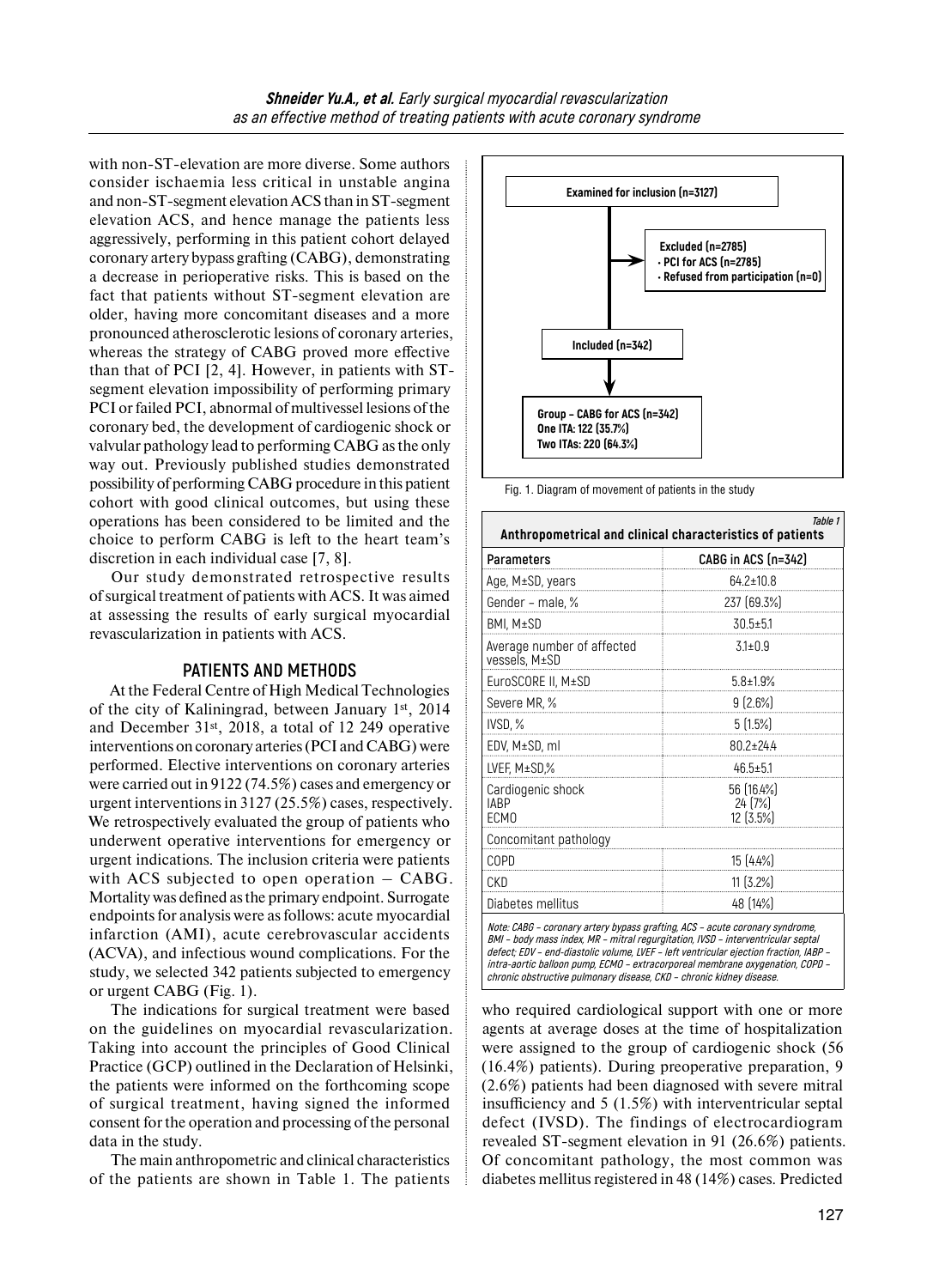| Table 2<br><b>Results of intraoperative period of CABG</b>                                                                                                    |                                        |  |
|---------------------------------------------------------------------------------------------------------------------------------------------------------------|----------------------------------------|--|
| Parameters                                                                                                                                                    | CABG in ACS (n=342)                    |  |
| Mean operative time, M±SD, min                                                                                                                                | 205.3±58.9                             |  |
| Average AC duration, M±SD, min                                                                                                                                | $57.9 \pm 13.2$                        |  |
| One ITA, %                                                                                                                                                    | 122 (35.7%)                            |  |
| Two ITAs, %                                                                                                                                                   | 220 (64.3%)                            |  |
| Closure of IVSD, %                                                                                                                                            | $5(1.5\%)$                             |  |
| MV plasty, %                                                                                                                                                  | $9(2.6\%)$                             |  |
| In conditions of AC and cardioplegia                                                                                                                          | 245 [71.6%]                            |  |
| Parallel AC                                                                                                                                                   | 66 (19.3%)                             |  |
| Off-pump                                                                                                                                                      | $31(9.1\%)$                            |  |
| CABG combined with CAE<br>(simultaneously)                                                                                                                    | 26 (7.6%)                              |  |
| Time elapsed from symptom<br>onset of to CABG:<br><12 hours<br>from 12 hours to 7 days<br>from 7 days to 14 days                                              | $21(6.1\%)$<br>75 [21.9%]<br>246 (72%) |  |
| Note: AC - artificial circulation; ITA - internal thoracic artery, IVSD - interventricular<br>septal defect, MV - mitral valve, CEA - carotid endarterectomy. |                                        |  |

mortality by the EuroSCORE II scale amounted to 5.8±1.9%. Analysis of unfavourable outcome was assessed by the GRACE scale (Global Registry of Acute Coronary Events) and severity of lesions of coronary arteries by the SYNTAX (Synergy between Percutaneous coronary intervention with Taxus and Cardiac Surgery) score, which amounted for the entire group of patients to  $125.7 \pm 31.2$  and  $29.8 \pm 11.5$ , respectively.

#### **SURGICAL TECHNIQUES**

Operations were performed via median sternotomy in all cases. The selection of conditions for carrying out the operation: off-pump/in conditions of parallel artificial circulation (AC)/in conditions of AC and cardioplegia was based on the patient's state, severity of coronary artery lesions, and ultrasonographic parameters of the heart. In a stable condition of the patient and good anatomy of coronary arteries, the operation was performed in off-pump conditions, and vice versa, in large dimensions of the heart, critical lesion of the coronary bed, instability of haemodynamics the procedure was carried out in conditions of parallel AC or AC with cardioplegia. The del Nido solution was used for cardioplegia. Internal thoracic arteries (ITA) were exposed according to the technique of skeletonization using diathermocoagulation in 100% of cases. A venous graft was harvested in a fascial flap in 100% of patients. Myocardial revascularization using two ITAs was carried out in 220 (64.3%) cases, sequential bypass grafting and formation of T/Y shunts were performed in 49  $(14.3\%)$  and 33  $(9.6\%)$  patients, respectively (Fig. 2). With the slightest uncertainty as to patency of shunts, we performed cardiac echocardiography and coronary bypass angiography.

# **STATISTICAL ANALYSIS**

The data were analysed using the software package Stata/SE 13.0 (StataCorp LP, USA). Statistical hypotheses on the type of distribution were tested by means of the Shapiro–Wilk's criterion W. The results were expressed as arithmetic mean and standard deviation (M±SD) for continuous variables, with categorical variables presented as units and percentages (proportions).

# **RESULTS**

We analysed the immediate outcomes of treatment of patients with ACS who underwent open myocardial revascularization.

Of the 342 eligible patients, in 246 (72%) subjects operative intervention was performed from the time of admission on day  $7-14$ , in 75 (21.9%) patients from 12 hours to 7 days and in 21 (6.1%) patients within



Fig. 2. Intraoperative image. A – sequential bypass grafting;  $B - T/Y$  shunt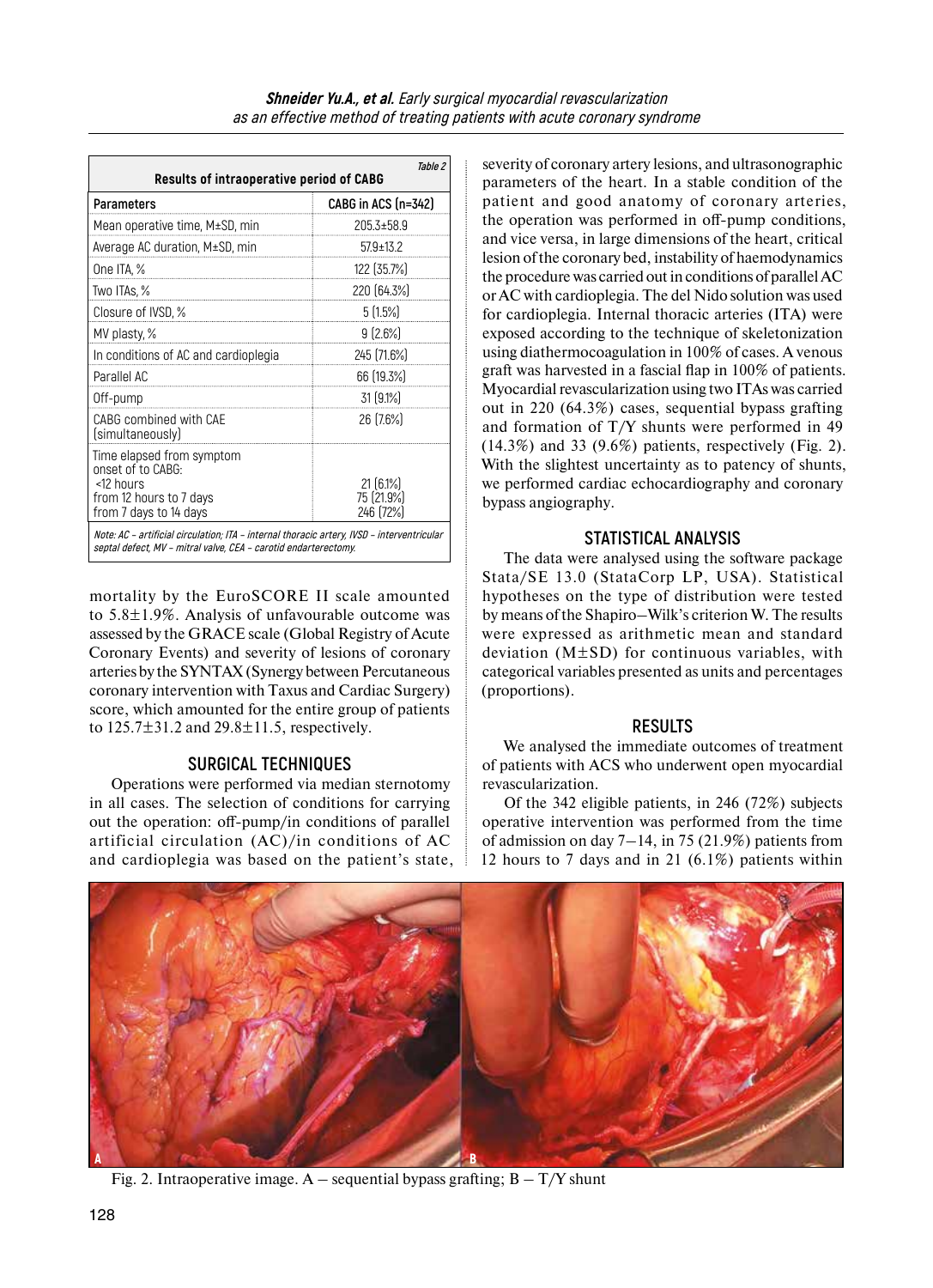the first 12 hours. The average time of operation and AC amounted to  $205.3 \pm 58.9$  min and  $57.9 \pm 13.2$  min, respectively (Table 2).

During CABG, 5 (1.5%) patients additionally underwent closure of IVSD and 9 (2.6%) patients underwent correction of mitral regurgitation (MR) resulting from the development of postinfarction IVSD and MR. Given concomitant lesions of the coronary and brachiocephalic basins, in 26 (7.6%) cases CABG was supplemented by carotid endarterectomy performed from the respective basin. Other peculiarities of the intraoperative period are shown in Table 2.

There were 18 (5.2%) in-hospital lethal outcomes. Analysing lethal outcomes according to the carried out operations demonstrated that the majority of lethal outcomes occurred in patients subjected to operative intervention within the first 12 hours (17 patients). In this group, all patients had ACS with ST-segment elevation and cardiogenic shock, 10 patients received intra-arterial balloon counterpulsation and 7 patients extracorporeal membrane oxygenation. All operations were carried out according to vital indications. Despite successful operations, 14 patients on POD 4–7 developed multiple organ failure followed by a lethal outcome, and in 3 cases the postoperative period was complicated by severe ACVA which also resulted in unfavourable outcomes. The group of patients subjected to operative treatment within the period from 12 hours and more demonstrated minimal mortality. This was most likely accounted for by a more stable state of patients.

Analysing the results of operations and their complications demonstrated the absence of perioperative myocardial infarction, however to completely exclude this possibility is difficult, taking into account the fact that all patients at the time of surgery had elevated troponin I, whose subsequent elevation was regarded as a clinical course of ACS. The most common in the postoperative period was acute kidney failure encountered in 21 (6.1%) patients. Thirty-nine (11.4%) patients in the early postoperative period were found to have an increased rate of discharge on drainages, however after haemostatic therapy only 20 (5.8%) patients required resternotomy, and 10 (2.9%) patients required connection to the Cell Saver device. The characteristics of the postoperative period are shown in Table 3.

Despite antiplatelet therapy at the time of operation: 146 (42.7%) patients on monotherapy, 196 (57.3%) patients on dual therapy, and 256 (74.8%) patients additionally receiving low-molecular weight heparins, the average volume of drainage losses did not significantly increase (Table 3.). Twenty-seven (7.9%) patients after removal of the drainages were diagnosed with exudative pericarditis which resolved on the background of medicamentous therapy. At discharge, the average detachment of pericardial leaflets amounted to  $5\pm 3$  mm.

| Table 3<br><b>Postoperative period of CABG</b>                                                                                            |                      |  |
|-------------------------------------------------------------------------------------------------------------------------------------------|----------------------|--|
| Parameters                                                                                                                                | CABG for ACS (n=342) |  |
| ACVA in early postoperative period, %                                                                                                     | 5(1.4%)              |  |
| AKF in early postoperative period, %                                                                                                      | 24 [7%]              |  |
| MOF in the postoperative period, %                                                                                                        | $21(6.1\%)$          |  |
| Haemotrasfusions, %                                                                                                                       | 71 (20.7%)           |  |
| Resternotomy for haemorrhage, %                                                                                                           | 20 (5.8%)            |  |
| Average volume of drainage losses,<br>M±SD, ml                                                                                            | $5073 + 667$         |  |
| Infectious sternal complications, %                                                                                                       | $11$ $(3.2\%)$       |  |
| Mean ICU length of stay, M±SD, days                                                                                                       | $3.8 \pm 14$         |  |
| Average length of hospital stay, M±SD,<br>days                                                                                            | $16f+21$             |  |
| Mortality, %                                                                                                                              | 18 (5.2%)            |  |
| Depending on time elapsed from onset<br>of event to CABG:<br><12 hours<br>from 12 hours to 7 days<br>from 7 to 14 days                    | 17<br>n              |  |
| Note: ACVA - acute cerebrovascular accident, AKF - acute kidney failure; MOF - mul-<br>tiple organ failure, MOF - multiple organ failure. |                      |  |

### **DISCUSSION**

In our work we presented the results of a singlecentre retrospective study demonstrating possibilities of performing CABG in patients with ACS.

PCI remains the gold standard of revascularization in ACS, being in the majority of cases a rapid, efficient and widely available method. However, timely and complete myocardial revascularization is a pledge of patients' survival in the remote period, improving quality oflife and increasing social adaptation. Taking into account this circumstance, the method of revascularization should also be based on the degree, severity and extension of the lesion of the coronary bed. CABG in patients with multivascular lesions has an additional advantage in relation to the remote results [1, 2, 7, 8].

High mortality in a natural course of ACS calls for performing myocardial revascularization within the shortest terms. Analysing international guidelines on revascularization of patients with ACS does not provide clear-cut algorithms of treatment and the European guidelines leave the choice of the method of revascularization in patients only with non-STelevation ACS to the discretion of the heart team with due regard for the degree of coronary artery lesions and patient's comorbidity. Taking into account the above mentioned, in surgery of ACS there are debates regarding the time of carrying out the operation. The majority of studies demonstrated increased risks of urgent and emergency operative interventions in these groups of patients and consequently high rates of mortality [7–9].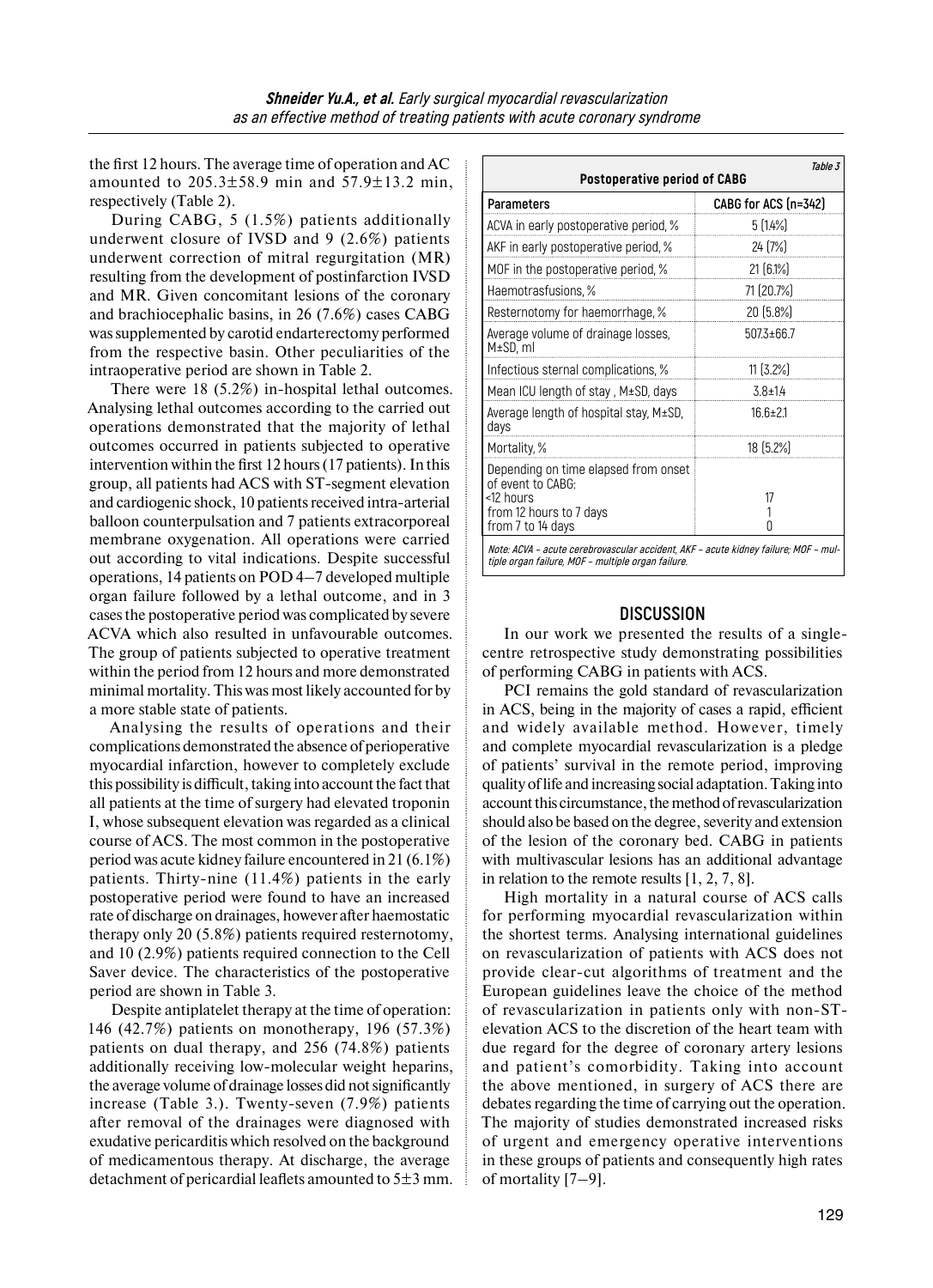Based on analysing the obtained findings, the patients in our study were divided according to the time between onset of event and surgery: <12 hours, from 12 hours to 7 days and form 7 to 14 days. In this analysis we did not distribute the patients into groups of ACS (with/without ST-segment elevation). The results of this analysis confirmed increased risk of operation and, certainly, high rates of mortality in patients exposed to operative intervention within the first 24 hours, however operations within the first 24 hours were carried out in patients with critical lesions of coronary arteries, being on cardiotonic support. The work of M.A. DeWood, et al. in the early 1980s demonstrated advantages of early CABG in this patient cohort, however, cardiac surgery in this field has undergone evolution in both technologies of carrying out the operations and support thereof, having improved the results of treating ACS [10].

Subsequent retrospective works demonstrated advantages of CABG postponed by 3 days and more, if possible, in patients after AMI. Thus, D.S. Lee, et al. based on the findings of the database of the New-York State demonstrated that the risk of early CABG within 3 days was considerably higher and mortality increased two-fold as compared with similar analogous operations performed later [11, 12]. P. Voisine, et al. in their work concluded that CABG is desirable to be postponed to 7 days after AMI [13].

First studies were carried out in the epoch before wide implementation of PCI and thrombolysis in ACS. And early CABG had positive correlation between mortality and transmural myocardial lesions. Furthermore, with the development of technologies, the majority of works demonstrated advantages of delayed operative intervention. Recent retrospective works showed no difference between the early and delayed invasive policy [3, 14, 15]. Thus, L. Bonello, et al. having conducted a meta-analysis revealed no timerelated difference in mortality or recurrent MI between the groups [14]. In 2019, R. Yoshida, et al. concluded that early invasive strategy was associated with lower risk of mortality, the development of life-threatening arrhythmias and recurrent MI in the remote period of follow up, even in patients with concomitant diseases [15]. From these works were excluded the patients with cardiogenic shock and surgically significant lesions of heart valves, which, in our opinion, may be meaningful only for an identical patient cohort.

Our findings demonstrated relatively satisfactory results of CABG in patients with ACS, not dividing into groups (with/without ST-segment elevation). The use of two ITAs makes it possible to hope for better remote results than PCI. Besides, mention should be made that early revascularization decreases the time of myocardial ischaemia. Nevertheless, there are studies associating early CABG after AMI with high operative mortality

[3, 7, 8]. This may be related to surgical difficulties during CABG at an early stage of AMI due to oedema, induration, and fragility of myocardial tissue, thus leading to heart injuries even in gentle handling.

## **CONCLUSION**

At the present stage of treatment of ACS, early surgical myocardial revascularization may be performed relatively safely and efficiently, and should be considered in each patient individually by the heart team. The use of modern methods of operative treatment, advanced anaesthesiological support and postoperative algorithms for management of patients makes it possible to improve the immediate results of treatment. The best results were obtained in patients without cardiogenic shock when the operation was performed later than 12 hours after the onset of AIM.

### **LIMITATION**

This was a single-centre, retrospective study. According to the obtained findings, the results may be considered for an identical group. Completeness of the study requires assessment of remote results.

### *Conflict of interest: none declared.*

## **ЛИТЕРАТУРА/REFERENCES**

- 1. *Brand IB, Mazanov MK, Timerbayev AV, et al.* Longterm results of coronary artery bypass grafting in patients with acute coronary syndrome (in Russian). Sklif. J. Emerg. Med. Care. 2017; 6: 3: 251–256. doi: 10.23934/2223–9022-2017–6-3–251–256.
- 2. *Tarasov RS, Neverova YN, Ganyukov VI, et al.* Results of myocardial revascularization in patients with non-ST-segment elevation acute coronary syndromes in multivessel coronary atherosclerosis (in Russian). Cardiovasc. Ther. Prevent. 2017; 16: 2: 52–58. doi: 10.15829/1728–8800-2017–2-52–58.
- 3. *Rojas SV, Trinh-Adams ML, Uribarri A, et al.* Early surgical myocardial revascularization in non-ST-segment elevation acute coronary syndrome. J. Thorac. Dis. 2019; 11: 11: 4444–4452. doi: 10.21037/jtd.2019.11.08.
- 4. *Lusin VG, Urvantseva IA, Vorobev AS* Modern tools for prognosing, risk stratification and treatment strategy option in patients with acute coronary syndromes (in Russian). Med. Science Educat. Urals. 2018; 19: 2 (94): 123–126].
- 5. *Bokeria LA, Gudkova RG* Cardiovascular Surgery 2015. Diseases and congenital malformations of the circulatory system (in Russian). M.: Bakulev national research center. 2016; 208.
- 6. *Mathers CD, Boerma T, Ma Fat D* Global and regional causes of death. British Medical Bulletin. 2009; 92: 1: 7–32. doi: 10.1093/bmb/ldp028.
- 7. *Amsterdam EA, Wenger NK, Brindis RG, et al.* 2014